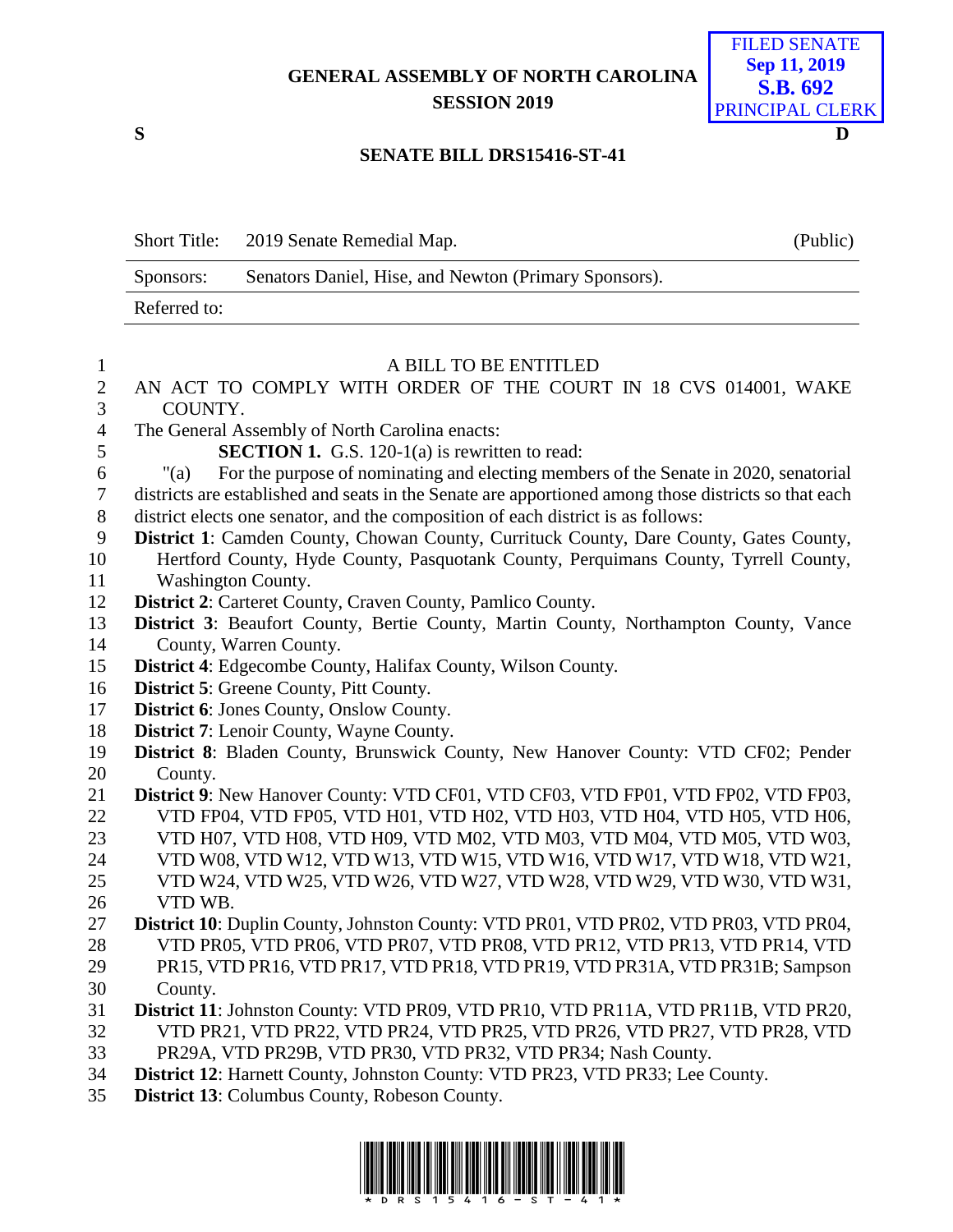## **General Assembly Of North Carolina Session 2019**

| $\mathbf{1}$   | <b>District 14:</b> Wake County: VTD 01-03, VTD 01-04, VTD 01-10, VTD 01-11, VTD 01-12, VTD                             |
|----------------|-------------------------------------------------------------------------------------------------------------------------|
| $\mathbf{2}$   | 01-15, VTD 01-17, VTD 01-18, VTD 01-36, VTD 01-37, VTD 01-38, VTD 01-39, VTD                                            |
| 3              | 01-42, VTD 01-43, VTD 01-44, VTD 01-45, VTD 01-46, VTD 01-47, VTD 01-51, VTD                                            |
| $\overline{4}$ | 02-01, VTD 02-02, VTD 02-03, VTD 02-04, VTD 02-05, VTD 02-06, VTD 07-03, VTD                                            |
| 5              | 07-04, VTD 07-05, VTD 07-06, VTD 07-13, VTD 08-04, VTD 08-07, VTD 08-08, VTD                                            |
| 6              | 13-01, VTD 13-02, VTD 13-05, VTD 13-06, VTD 13-07, VTD 13-08, VTD 13-09, VTD                                            |
| 7              | 13-10, VTD 13-11, VTD 14-01, VTD 14-02, VTD 17-01, VTD 17-05, VTD 17-10, VTD                                            |
| $8\,$          | $17-11.$                                                                                                                |
| 9              | <b>District 15:</b> Wake County: VTD 01-01, VTD 01-05, VTD 01-06, VTD 01-07, VTD 01-09, VTD                             |
| 10             | 01-13, VTD 01-14, VTD 01-19, VTD 01-20, VTD 01-21, VTD 01-22, VTD 01-23, VTD                                            |
| 11             | 01-25, VTD 01-26, VTD 01-27, VTD 01-28, VTD 01-31, VTD 01-34, VTD 01-35, VTD                                            |
| 12             | 01-40, VTD 01-41, VTD 01-48, VTD 01-50, VTD 15-01, VTD 15-02, VTD 15-04, VTD                                            |
| 13             | 16-01, VTD 16-02, VTD 16-03, VTD 16-04, VTD 16-05, VTD 16-06, VTD 16-07, VTD                                            |
| 14             | 16-08, VTD 16-09, VTD 17-07, VTD 17-09, VTD 18-01, VTD 18-04, VTD 18-06.                                                |
| 15             | <b>District 16:</b> Wake County: VTD 01-02, VTD 01-16, VTD 01-29, VTD 01-30, VTD 01-32, VTD                             |
| 16             | 01-33, VTD 01-49, VTD 04-01, VTD 04-02, VTD 04-03, VTD 04-04, VTD 04-05, VTD                                            |
| 17             | 04-06, VTD 04-08, VTD 04-09, VTD 04-11, VTD 04-12, VTD 04-17, VTD 04-18, VTD                                            |
| 18             | 04-20, VTD 04-21, VTD 05-01, VTD 05-03, VTD 05-04, VTD 05-05, VTD 05-06, VTD                                            |
| 19             | 07-01, VTD 07-02, VTD 07-07, VTD 07-09, VTD 07-10, VTD 07-11, VTD 07-12, VTD                                            |
| 20<br>21       | 08-02, VTD 08-03, VTD 08-05, VTD 08-06, VTD 08-09, VTD 08-10, VTD 08-11, VTD<br>11-01, VTD 11-02, VTD 18-03, VTD 18-08. |
| 22             | <b>District 17:</b> Wake County: VTD 03-00, VTD 04-07, VTD 04-10, VTD 04-13, VTD 04-14, VTD                             |
| 23             | 04-15, VTD 04-16, VTD 04-19, VTD 06-01, VTD 06-04, VTD 06-05, VTD 06-06, VTD                                            |
| 24             | 06-07, VTD 12-01, VTD 12-02, VTD 12-04, VTD 12-05, VTD 12-06, VTD 12-07, VTD                                            |
| 25             | 12-08, VTD 12-09, VTD 15-03, VTD 18-02, VTD 18-05, VTD 18-07, VTD 20-01, VTD                                            |
| 26             | 20-02, VTD 20-03, VTD 20-04, VTD 20-05, VTD 20-06, VTD 20-08, VTD 20-09, VTD                                            |
| 27             | 20-10, VTD 20-11, VTD 20-12.                                                                                            |
| 28             | District 18: Franklin County, Wake County: VTD 09-01, VTD 09-02, VTD 09-03, VTD 10-01,                                  |
| 29             | VTD 10-02, VTD 10-03, VTD 10-04, VTD 17-02, VTD 17-03, VTD 17-04, VTD 17-06,                                            |
| 30             | VTD 17-08, VTD 19-03, VTD 19-04, VTD 19-05, VTD 19-06, VTD 19-07, VTD 19-09,                                            |
| 31             | VTD 19-10, VTD 19-11, VTD 19-12, VTD 19-16, VTD 19-17.                                                                  |
| 32             | District 19: Cumberland County: VTD AH49, VTD AL51, VTD CC01, VTD CC04, VTD                                             |
| 33             | CC05, VTD CC06, VTD CC07, VTD CC08, VTD CC10, VTD CC12, VTD CC13, VTD                                                   |
| 34             | CC14, VTD CC15, VTD CC18, VTD CC19, VTD CC21, VTD CC24, VTD CC26, VTD                                                   |
| 35             | CC29, VTD CC31, VTD CC34, VTD CU02, VTD EO61-1, VTD EO61-2, VTD G1, VTD                                                 |
| 36             | G10, VTD G3, VTD G4, VTD G6, VTD G7, VTD G8, VTD G9, VTD LI65, VTD SH77.                                                |
| 37             | District 20: Durham County: VTD 05, VTD 06, VTD 07, VTD 08, VTD 09, VTD 10, VTD 12,                                     |
| 38             | VTD 13, VTD 14, VTD 15, VTD 16, VTD 17, VTD 18, VTD 19, VTD 20, VTD 27, VTD                                             |
| 39             | 30-1, VTD 30-2, VTD 31, VTD 32, VTD 33, VTD 34, VTD 35, VTD 36, VTD 38, VTD 39,                                         |
| 40             | VTD 40, VTD 41, VTD 42, VTD 43, VTD 47, VTD 48, VTD 51, VTD 52, VTD 53-1, VTD                                           |
| 41             | 53-2, VTD 54, VTD 55.                                                                                                   |
| 42             | District 21: Cumberland County: VTD CC03, VTD CC16, VTD CC17, VTD CC25, VTD CC27,                                       |
| 43             | VTD CC32, VTD CC33, VTD CL57, VTD G11, VTD G2, VTD G5, VTD LR63, VTD                                                    |
| 44             | MB62, VTD MR02; Hoke County.                                                                                            |
| 45             | <b>District 22:</b> Durham County: VTD 01, VTD 02, VTD 03, VTD 04, VTD 21, VTD 22, VTD 23,                              |
| 46             | VTD 24, VTD 25, VTD 26, VTD 28, VTD 29, VTD 37, VTD 44, VTD 45, VTD 46, VTD                                             |
| 47             | 50; Granville County, Person County.                                                                                    |
| 48             | <b>District 23:</b> Chatham County, Orange County.                                                                      |
| 49             | District 24: Alamance County, Guilford County: VTD GIB, VTD GR, VTD JEF1, VTD JEF2,                                     |
| 50             | VTD JEF3, VTD JEF4, VTD NCLAY1, VTD NCLAY2, VTD NMAD, VTD NWASH, VTD                                                    |
| 51             | RC1, VTD RC2, VTD SCLAY, VTD SMAD, VTD SWASH.                                                                           |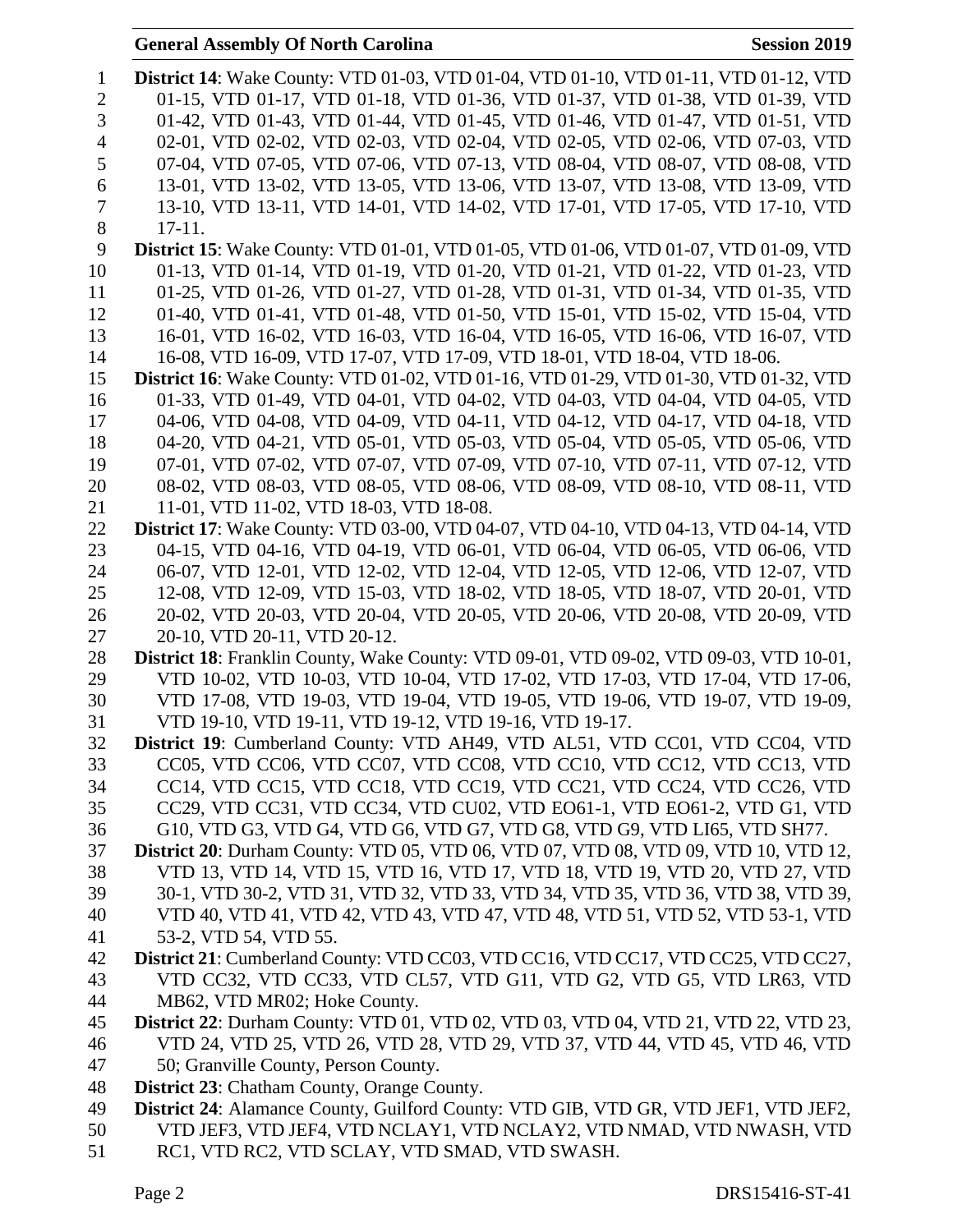**District 25**: Anson County, Moore County, Richmond County, Scotland County. **District 26**: Guilford County: VTD H01, VTD H02, VTD H03, VTD H04, VTD H05, VTD H07, VTD H08, VTD H09, VTD H10, VTD H11, VTD H12, VTD H13, VTD H17, VTD JAM5; Randolph County. **District 27**: Guilford County: VTD CG1, VTD CG2, VTD CG3B, VTD FEN1, VTD FEN2, VTD FR1, VTD FR2, VTD FR3, VTD FR4, VTD FR5, VTD G40A2, VTD G41, VTD G42, VTD G43, VTD G62, VTD G63, VTD G64, VTD G65, VTD G66, VTD H06, VTD H14, VTD H15, VTD H16, VTD H18, VTD H19A, VTD H19B, VTD H20A, VTD H20B, VTD H21, VTD H22, VTD H23, VTD H24, VTD H25, VTD H26, VTD H27, VTD HP, VTD JAM1, VTD JAM2, VTD JAM3, VTD JAM4, VTD MON1, VTD MON2, VTD MON3, VTD NCGR1, VTD NCGR2, VTD NDRI, VTD OR1, VTD OR2, VTD PG1, VTD PG2, VTD SDRI, VTD SF1, VTD SF2, VTD SF3, VTD SF4, VTD STOK, VTD SUM1, VTD SUM2, VTD SUM3, VTD SUM4. **District 28**: Guilford County: VTD CG3A, VTD G01, VTD G02, VTD G03, VTD G04, VTD G05, VTD G06, VTD G07, VTD G08, VTD G09, VTD G10, VTD G11, VTD G12, VTD G13, VTD G14, VTD G15, VTD G16, VTD G17, VTD G18, VTD G19, VTD G20, VTD G21, VTD G22, VTD G23, VTD G24, VTD G25, VTD G26, VTD G27, VTD G28, VTD G29, VTD G30, VTD G31, VTD G32, VTD G33, VTD G34, VTD G35, VTD G36, VTD G37, VTD G38, VTD G39, VTD G40A1, VTD G40B, VTD G44, VTD G45, VTD G46, VTD G47, VTD G48, VTD G49, VTD G50, VTD G51, VTD G52, VTD G53, VTD G54, VTD G55, VTD G56, VTD G57, VTD G58, VTD G59, VTD G60, VTD G61, VTD G67, VTD G68, VTD G69, VTD G70, VTD G71, VTD G72, VTD G73, VTD G74, VTD G75. **District 29**: Davidson County, Montgomery County. **District 30**: Caswell County, Rockingham County, Stokes County, Surry County: VTD 10, VTD 12, VTD 13, VTD 14, VTD 15, VTD 16, VTD 17, VTD 19, VTD 20, VTD 21, VTD 23, VTD 27, VTD 28, VTD 33. **District 31**: Davie County, Forsyth County: VTD 011, VTD 012, VTD 013, VTD 014, VTD 015, VTD 021, VTD 042, VTD 043, VTD 052, VTD 053, VTD 054, VTD 061, VTD 062, VTD 063, VTD 064, VTD 065, VTD 066, VTD 067, VTD 068, VTD 081, VTD 082, VTD 083, VTD 111, VTD 112, VTD 122, VTD 305, VTD 401, VTD 405, VTD 501, VTD 502, VTD 503, VTD 504, VTD 505, VTD 506, VTD 507, VTD 602, VTD 605, VTD 606. **District 32**: Forsyth County: VTD 031, VTD 032, VTD 033, VTD 034, VTD 051, VTD 055, VTD 071, VTD 072, VTD 073, VTD 074, VTD 075, VTD 091, VTD 092, VTD 101, VTD 123, VTD 131, VTD 132, VTD 133, VTD 201, VTD 203, VTD 204, VTD 205, VTD 206, VTD 207, VTD 301, VTD 302, VTD 303, VTD 304, VTD 306, VTD 402, VTD 403, VTD 404, VTD 601, VTD 603, VTD 604, VTD 607, VTD 701, VTD 702, VTD 703, VTD 704, VTD 705, VTD 706, VTD 707, VTD 708, VTD 709, VTD 801, VTD 802, VTD 803, VTD 804, VTD 805, VTD 806, VTD 807, VTD 808, VTD 809, VTD 901, VTD 902, VTD 903, VTD 904, VTD 905, VTD 906, VTD 907, VTD 908, VTD 909. **District 33**: Rowan County, Stanly County. **District 34**: Iredell County, Yadkin County. **District 35**: Union County: VTD 001, VTD 002, VTD 003, VTD 004, VTD 005, VTD 006, VTD 007, VTD 008, VTD 009, VTD 010, VTD 011, VTD 013, VTD 014, VTD 015, VTD 016, VTD 017A, VTD 017B, VTD 018, VTD 019, VTD 020A, VTD 020B, VTD 021, VTD 022, VTD 023, VTD 024, VTD 025, VTD 026, VTD 027, VTD 028, VTD 029A, VTD 029B, VTD 029C, VTD 030, VTD 031, VTD 033, VTD 034, VTD 036, VTD 037A, VTD 038A, VTD 038B, VTD 039, VTD 040, VTD 041, VTD 042, VTD 043. **District 36**: Cabarrus County, Union County: VTD 012, VTD 032, VTD 035, VTD 037B. **District 37**: Mecklenburg County: VTD 037, VTD 050, VTD 057, VTD 058, VTD 059, VTD 074, VTD 076, VTD 077, VTD 078.1, VTD 087, VTD 088, VTD 097, VTD 098, VTD 114, VTD 120, VTD 122, VTD 129, VTD 137, VTD 138, VTD 139.1, VTD 140, VTD 144, VTD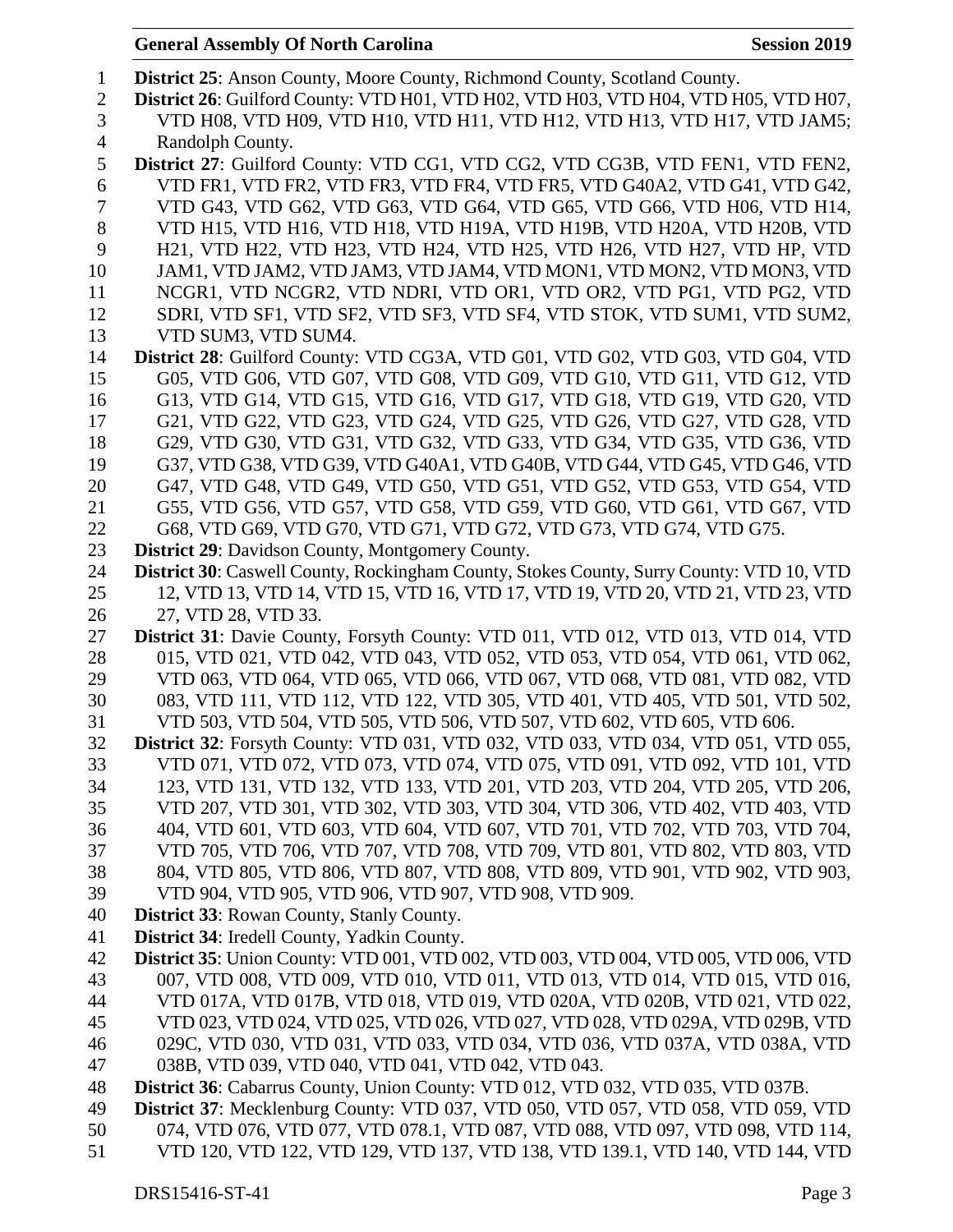|                | <b>General Assembly Of North Carolina</b><br><b>Session 2019</b>                                                                                         |
|----------------|----------------------------------------------------------------------------------------------------------------------------------------------------------|
| $\mathbf{1}$   | 147, VTD 148, VTD 225, VTD 226, VTD 227, VTD 228, VTD 229, VTD 230, VTD 231,                                                                             |
| $\mathbf{2}$   | VTD 232, VTD 243.                                                                                                                                        |
| 3              | District 38: Mecklenburg County: VTD 008, VTD 009, VTD 010, VTD 011, VTD 012, VTD                                                                        |
| $\overline{4}$ | 013, VTD 014, VTD 015, VTD 016, VTD 020, VTD 021, VTD 022, VTD 023, VTD 024,                                                                             |
| 5              | VTD 025, VTD 026, VTD 027, VTD 030, VTD 031, VTD 038, VTD 039, VTD 040, VTD                                                                              |
| 6              | 041, VTD 051, VTD 052, VTD 053, VTD 054, VTD 055, VTD 056, VTD 079, VTD 080,                                                                             |
| 7              | VTD 081, VTD 089, VTD 150, VTD 200, VTD 210, VTD 213, VTD 222, VTD 223.1, VTD                                                                            |
| $8\,$          | 224.                                                                                                                                                     |
| 9              | District 39: Mecklenburg County: VTD 001, VTD 002, VTD 007, VTD 017, VTD 018, VTD                                                                        |
| 10             | 019, VTD 032, VTD 034, VTD 035, VTD 036, VTD 046, VTD 047, VTD 048, VTD 049,                                                                             |
| 11             | VTD 063, VTD 064, VTD 065, VTD 066, VTD 067, VTD 068, VTD 069, VTD 070, VTD                                                                              |
| 12             | 071, VTD 072, VTD 073, VTD 075, VTD 085, VTD 086, VTD 090, VTD 091, VTD 092,                                                                             |
| 13             | VTD 093, VTD 096, VTD 099, VTD 100, VTD 101, VTD 102, VTD 103, VTD 106, VTD                                                                              |
| 14             | 109, VTD 110, VTD 111, VTD 112, VTD 113, VTD 117, VTD 118, VTD 119, VTD 121,                                                                             |
| 15             | VTD 125, VTD 131, VTD 136, VTD 215, VTD 216, VTD 217, VTD 218, VTD 233.                                                                                  |
| 16             | District 40: Mecklenburg County: VTD 003, VTD 004, VTD 005, VTD 006, VTD 028, VTD                                                                        |
| 17             | 029, VTD 033, VTD 042, VTD 043, VTD 044, VTD 045, VTD 060, VTD 061, VTD 062,                                                                             |
| 18             | VTD 082, VTD 083, VTD 084, VTD 094, VTD 095, VTD 104, VTD 105, VTD 108, VTD                                                                              |
| 19             | 115, VTD 116, VTD 123, VTD 124, VTD 130, VTD 132, VTD 149, VTD 201, VTD 203,                                                                             |
| 20             | VTD 204.1, VTD 205, VTD 219, VTD 220, VTD 221, VTD 234, VTD 235, VTD 236.                                                                                |
| 21             | District 41: Mecklenburg County: VTD 107.1, VTD 126, VTD 127, VTD 128, VTD 133, VTD                                                                      |
| 22             | 134, VTD 135, VTD 141, VTD 142, VTD 143, VTD 145, VTD 146, VTD 151, VTD 202,                                                                             |
| 23             | VTD 206, VTD 207, VTD 208, VTD 209, VTD 211, VTD 212, VTD 214, VTD 237, VTD                                                                              |
| 24             | 238.1, VTD 239, VTD 240, VTD 241, VTD 242.                                                                                                               |
| 25             | <b>District 42:</b> Alexander County, Catawba County.                                                                                                    |
| 26             | <b>District 43:</b> Gaston County: VTD 01, VTD 02, VTD 03, VTD 04, VTD 05, VTD 06, VTD 07,                                                               |
| 27             | VTD 08, VTD 09, VTD 10, VTD 11, VTD 12, VTD 13, VTD 14, VTD 15, VTD 16, VTD                                                                              |
| 28             | 17, VTD 18, VTD 19, VTD 20, VTD 21, VTD 22, VTD 23, VTD 24, VTD 25, VTD 26, VTD                                                                          |
| 29             | 27, VTD 28, VTD 29, VTD 30, VTD 31, VTD 32, VTD 33, VTD 34, VTD 35, VTD 36, VTD                                                                          |
| 30             | 37, VTD 38, VTD 39, VTD 40, VTD 41, VTD 44, VTD 45, VTD 46.                                                                                              |
| 31             | District 44: Cleveland County, Gaston County: VTD 42, VTD 43; Lincoln County.                                                                            |
| 32             | <b>District 45:</b> Alleghany County, Ashe County, Surry County: VTD 01, VTD 02, VTD 03, VTD                                                             |
| 33             | 04, VTD 05, VTD 06, VTD 07, VTD 08, VTD 09, VTD 11, VTD 18, VTD 22, VTD 24, VTD                                                                          |
| 34             | 25, VTD 26; Watauga County, Wilkes County.                                                                                                               |
| 35             | <b>District 46:</b> Avery County, Burke County, Caldwell County.                                                                                         |
| 36             | District 47: Madison County, McDowell County, Mitchell County, Polk County, Rutherford                                                                   |
| 37             | County, Yancey County.                                                                                                                                   |
| 38             | District 48: Buncombe County: VTD 107.1, VTD 32.1, VTD 33.2, VTD 33.3, VTD 34.1, VTD                                                                     |
| 39             | 35.1, VTD 36.1, VTD 37.1, VTD 38.2, VTD 38.3, VTD 39.1, VTD 50.1, VTD 64.1, VTD                                                                          |
| 40             | 65.1, VTD 66.1; Henderson County, Transylvania County.                                                                                                   |
| 41             | <b>District 49:</b> Buncombe County: VTD 01.1, VTD 02.1, VTD 03.1, VTD 04.1, VTD 05.1, VTD                                                               |
| 42             | 06.1, VTD 07.1, VTD 09.1, VTD 10.1, VTD 100.1, VTD 101.1, VTD 102.1, VTD 103.1,                                                                          |
| 43             | VTD 104.1, VTD 105.1, VTD 106.1, VTD 11.1, VTD 12.1, VTD 13.1, VTD 14.2, VTD 15.1,                                                                       |
| 44             | VTD 17.1, VTD 19.1, VTD 20.1, VTD 24.1, VTD 25.1, VTD 26.1, VTD 28.1, VTD 30.1,                                                                          |
| 45             | VTD 31.1, VTD 41.1, VTD 44.1, VTD 45.1, VTD 46.1, VTD 47.1, VTD 48.1, VTD 49.1,                                                                          |
| 46<br>47       | VTD 52.1, VTD 53.1, VTD 55.1, VTD 57.1, VTD 58.1, VTD 59.1, VTD 60.2, VTD 61.1,<br>VTD 62.1, VTD 63.1, VTD 67.1, VTD 68.1, VTD 69.1, VTD 70.1, VTD 71.1. |
| 48             | District 50: Cherokee County, Clay County, Graham County, Haywood County, Jackson                                                                        |
| 49             | County, Macon County, Swain County."                                                                                                                     |
| 50             | <b>SECTION 2.</b> The plan adopted by Section 1 of this act is effective for the elections                                                               |
|                |                                                                                                                                                          |